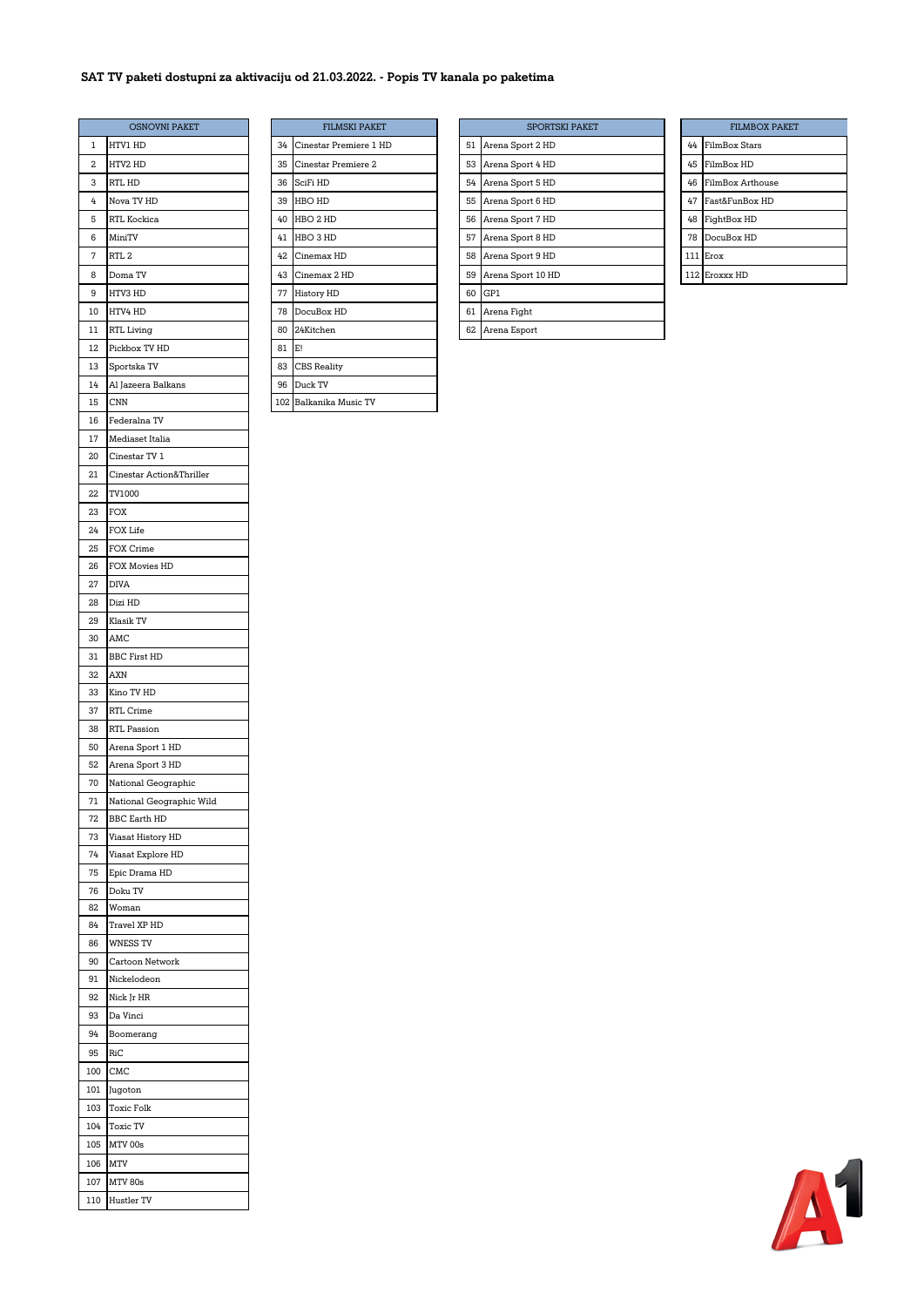|     | Popis slobodnih TV kanala<br>Eutelsat 16E | Popis slobodnih TV kanala<br>19E Astra | Popis slobodnih TV ka<br>19E Astra (nastava |
|-----|-------------------------------------------|----------------------------------------|---------------------------------------------|
| 500 | HRT Int. HD                               | 552 CGTN Documentary HD                | 634 BR Fernsehen Sud HD                     |
| 501 | CroTV HD                                  | 553 Eurosport Deutschland              | 635 NDR FS HH HD                            |
| 502 | Z <sub>1</sub>                            | 554 Sport 1                            | 636 hr-fernsehen HD                         |
| 503 | Zdrava TV                                 | 573 MTV Deutschland                    | 637 SACHSEN EINS                            |
| 504 | Laudato tv                                | 574 goty neu                           | 638 MDR Sachsen HD                          |
| 505 | Maria Vision                              | 575 DELUXE MUSIC                       | 639 munchen.tv HD                           |
| 506 | TVCG Sat.                                 | 576 Hitradio OE3 HD                    | 640 NIEDERBAYERN TV HD                      |
| 507 | Super Sat TV                              | 585 Melodie TV NEU                     | 641 rfo Regional Fernsehen Obe              |
| 508 | B1 HD                                     | 586 Deutsches Musik Fernsehn           | 642 tv.ingolstadt HD                        |
| 509 | K::CN 1                                   | 587 Schlager Deluxe                    | 643 Franken Plus HD                         |
| 510 | K::CN Music 2                             | 590 KiKA HD                            | 644 OTVA HD                                 |
| 511 | K::CN Svet+3                              | 591 NICK / CC+1 (D)                    | 645 Radio Bremen HD                         |
| 512 | Pink Folk                                 | 592 Disney Channel (D)                 | 646 Tagesschau24 HD                         |
| 513 | DM-SAT                                    | 593 Super RTL                          | 647 Phoenix HD                              |
| 514 | OTV Valentino                             | 594 TOGGO Plus                         | 648 ntv                                     |
| 515 | <b>BN Music HD</b>                        | 595 RIC                                | 649 WELT                                    |
| 516 | Duga Plus                                 | 600 Das Erste HD                       | 650 sonnenklar.TV HD                        |
| 517 | <b>YU</b> Planet                          | 601 ZDF HD                             | 651 ORF2E                                   |
| 518 | SLO1 HD                                   | 602 RTL Television                     | 652 oe24.TV HD                              |
| 519 | SLO <sub>2</sub> HD                       | 603 RTL ZWEI                           | 653 Shau TV HD                              |
| 520 | SLO3 HD                                   | 604 RTLup                              | 654 a.tv HD                                 |
| 521 | <b>ARENA HD</b>                           | 605 NITRO                              | 655 R9 Oesterreich HD                       |
| 522 | TV Koper                                  | 606 SAT.1                              | 656 LT1-OOE                                 |
| 523 | Nova24 TV                                 | 607 SAT.1 Gold                         | 657 TV1 OOE                                 |
| 832 | Euronews Albania                          | 608 ProSieben                          | 712 BBC Word News Europe HD                 |
| 833 | RTK-1                                     | 609 Pro7 Maxx                          | 714 DW English HD                           |
|     |                                           |                                        |                                             |

|         | Popis slobodnih TV kanala<br>19E Astra |         | Popis slobodnih TV<br>19E Astra (nasta |
|---------|----------------------------------------|---------|----------------------------------------|
|         | 552 CGTN Documentary HD                |         | 634 BR Fernsehen Sud HD                |
| 553     | Eurosport Deutschland                  |         | 635 NDR FS HH HD                       |
| 554     | Sport 1                                |         | 636 hr-fernsehen HD                    |
| 573     | MTV Deutschland                        | 637     | <b>SACHSEN EINS</b>                    |
| 574     | goty neu                               |         | 638 MDR Sachsen HD                     |
| 575     | DELUXE MUSIC                           |         | 639 munchen.tv HD                      |
|         | 576 Hitradio OE3 HD                    |         | 640 NIEDERBAYERN TV HD                 |
|         | 585 Melodie TV NEU                     |         | 641 rfo Regional Fernsehen (           |
|         | 586 Deutsches Musik Fernsehn           |         | 642 tv.ingolstadt HD                   |
| 587     | <b>Schlager Deluxe</b>                 |         | 643 Franken Plus HD                    |
|         | 590 KiKA HD                            |         | 644 OTVA HD                            |
|         | 591 NICK / CC+1 (D)                    |         | 645 Radio Bremen HD                    |
|         | 592 Disney Channel (D)                 |         | 646 Tagesschau24 HD                    |
|         | 593 Super RTL                          |         | 647 Phoenix HD                         |
|         | 594 TOGGO Plus                         | 648 ntv |                                        |
| 595 RIC |                                        |         | 649 WELT                               |
|         | 600 Das Erste HD                       |         | 650 sonnenklar.TV HD                   |
|         | 601 ZDF HD                             |         | 651 ORF2E                              |
|         | 602 RTL Television                     |         | 652 oe24.TV HD                         |
|         | 603 RTL ZWEI                           |         | 653 Shau TV HD                         |
| 604     | RTLup                                  |         | 654 a.tv HD                            |
|         | 605 NITRO                              |         | 655 R9 Oesterreich HD                  |
| 606     | SAT.1                                  |         | 656 LT1-OOE                            |
| 607     | SAT.1 Gold                             |         | 657 TV1 OOE                            |
|         | 608 ProSieben                          |         | 712 BBC Word News Europe               |
|         | 609 Pro7 Maxx                          |         | 714 DW English HD                      |
|         | 610 Comedy Central (D)                 |         | 715 Sky News                           |
|         | 611 kabel eins                         |         | 719 Al Jazeera English HD              |
|         | 612 VOX                                |         | 723 TRT World HD                       |
|         | 613 VOXup                              |         | 725 CNBC HD                            |
|         | 614 Tele 5                             |         | 726 Bloomberg Europe TV                |
|         | 615 SIXX                               |         | 800 TV5 Monde Europe HD                |
|         | 616 DMAX                               |         | 801 TV5 Monde                          |
|         | 617 N24 Doku                           |         | 802 LCP                                |
|         | 618 kabel eins Doku                    |         | 803 CGTN Francis HD                    |
|         | 619 Welt der Wunder                    |         | 804 BVN                                |
|         | 620 TLC                                |         | 807 TVGA HD Europa                     |
|         | 621 HGTV                               |         | 808 Canal Sur A                        |
|         | 622 ARD-alpha HD                       |         | 809 Aragon TV Int.                     |
|         | 623 Servus TV HD Deutschland           |         | 810 Extramadura Sat                    |
|         | 624 ONE HD                             |         | 812 Telesur HD                         |
|         | 625 ZDFinfo HD                         |         | 813 Cubavision International           |
|         | 626 zdf_neo HD                         |         | 814 NHK World-JPN HD                   |
| 627     | 3sat HD                                | 815     | CGTN News HD                           |
| 628     | arte HD                                | 819     | Arirang HD                             |
| 629     | ANIXE HD                               |         |                                        |
| 630     | ANIXE+                                 |         |                                        |
| 631     | WDR HD Bonn                            |         |                                        |
| 632     | rbb Berlin HD                          |         |                                        |
| 633     | SR Fernsehen HD                        |         |                                        |

|     | Popis slobodnih TV kanala      |     | Popis slobodnih TV kanala            |         | Popis slobodnih TV kanala                       |
|-----|--------------------------------|-----|--------------------------------------|---------|-------------------------------------------------|
| 500 | Eutelsat 16E<br>HRT Int. HD    |     | 19E Astra<br>552 CGTN Documentary HD |         | 19E Astra (nastavak)<br>634 BR Fernsehen Sud HD |
|     |                                |     |                                      |         | NDR FS HH HD                                    |
| 501 | CroTV HD                       |     | 553 Eurosport Deutschland            | 635     |                                                 |
| 502 | Z <sub>1</sub>                 |     | 554 Sport 1                          |         | 636 hr-fernsehen HD                             |
| 503 | Zdrava TV                      |     | 573 MTV Deutschland                  | 637     | <b>SACHSEN EINS</b>                             |
| 504 | Laudato tv                     | 574 | gotv neu                             | 638     | MDR Sachsen HD                                  |
| 505 | Maria Vision                   | 575 | DELUXE MUSIC                         | 639     | munchen.tv HD                                   |
| 506 | TVCG Sat.                      | 576 | Hitradio OE3 HD                      | 640     | NIEDERBAYERN TV HD                              |
| 507 | Super Sat TV                   | 585 | Melodie TV NEU                       | 641     | rfo Regional Fernsehen Oberbayern HD            |
| 508 | B1 HD                          |     | 586 Deutsches Musik Fernsehn         |         | 642 tv.ingolstadt HD                            |
| 509 | K::CN 1                        |     | 587 Schlager Deluxe                  |         | 643 Franken Plus HD                             |
|     | 510 K::CN Music 2              |     | 590 KiKA HD                          |         | 644 OTVA HD                                     |
|     | 511 K::CN Svet+ 3              |     | 591 NICK / CC+1 (D)                  |         | 645 Radio Bremen HD                             |
|     | 512 Pink Folk                  |     | 592 Disney Channel (D)               |         | 646 Tagesschau24 HD                             |
|     | 513 DM-SAT                     |     | 593 Super RTL                        |         | 647 Phoenix HD                                  |
|     | 514 OTV Valentino              |     | 594 TOGGO Plus                       | 648 ntv |                                                 |
|     | 515 BN Music HD                |     | 595 RIC                              | 649     | WELT                                            |
|     | 516 Duga Plus                  |     | 600 Das Erste HD                     |         | 650 sonnenklar.TV HD                            |
| 517 | <b>YU Planet</b>               | 601 | ZDF HD<br>602 RTL Television         | 651     | ORF2E                                           |
| 518 | SLO1 HD<br>SLO <sub>2</sub> HD |     | 603 RTL ZWEI                         | 652     | oe24.TV HD                                      |
| 519 |                                |     |                                      |         | 653 Shau TV HD                                  |
| 520 | SLO3 HD                        |     | 604 RTLup                            |         | 654 a.tv HD                                     |
| 521 | <b>ARENA HD</b>                |     | 605 NITRO                            |         | 655 R9 Oesterreich HD                           |
| 522 | TV Koper                       |     | 606 SAT.1                            |         | 656 LT1-OOE                                     |
| 523 | Nova24 TV                      | 607 | SAT.1 Gold                           |         | 657 TV1 OOE                                     |
| 832 | Euronews Albania               | 608 | ProSieben                            |         | 712 BBC Word News Europe HD                     |
| 833 | RTK-1                          | 609 | Pro7 Maxx                            |         | 714 DW English HD                               |
|     |                                | 610 | Comedy Central (D)                   |         | 715 Sky News                                    |
|     |                                | 611 | kabel eins                           |         | 719 Al Jazeera English HD                       |
|     |                                | 612 | VOX                                  | 723     | TRT World HD                                    |
|     |                                | 613 | VOXup                                | 725     | CNBC HD                                         |
|     |                                | 614 | Tele 5                               |         | 726 Bloomberg Europe TV                         |
|     |                                |     | 615 SIXX                             |         | 800 TV5 Monde Europe HD                         |
|     |                                |     | 616 DMAX                             | 801     | TV5 Monde                                       |
|     |                                |     | 617 N24 Doku                         |         | 802 LCP                                         |
|     |                                |     | 618 kabel eins Doku                  |         | 803 CGTN Francis HD                             |
|     |                                |     | 619 Welt der Wunder                  |         | 804 BVN                                         |
|     |                                |     | 620 TLC                              |         | 807 TVGA HD Europa                              |
|     |                                |     | 621 HGTV                             | 808     | Canal Sur A                                     |
|     |                                | 622 | ARD-alpha HD                         | 809     | Aragon TV Int.                                  |
|     |                                |     | 623 Servus TV HD Deutschland         |         | 810 Extramadura Sat                             |
|     |                                |     | 624 ONE HD                           |         | 812 Telesur HD                                  |
|     |                                |     | 625 ZDFinfo HD                       |         | 813 Cubavision International                    |
|     |                                | 626 | zdf_neo HD                           |         | 814 NHK World-JPN HD                            |
|     |                                | 627 | 3sat HD                              |         | 815 CGTN News HD                                |
|     |                                | 628 | arte HD                              |         | 819 Arirang HD                                  |
|     |                                |     |                                      |         |                                                 |